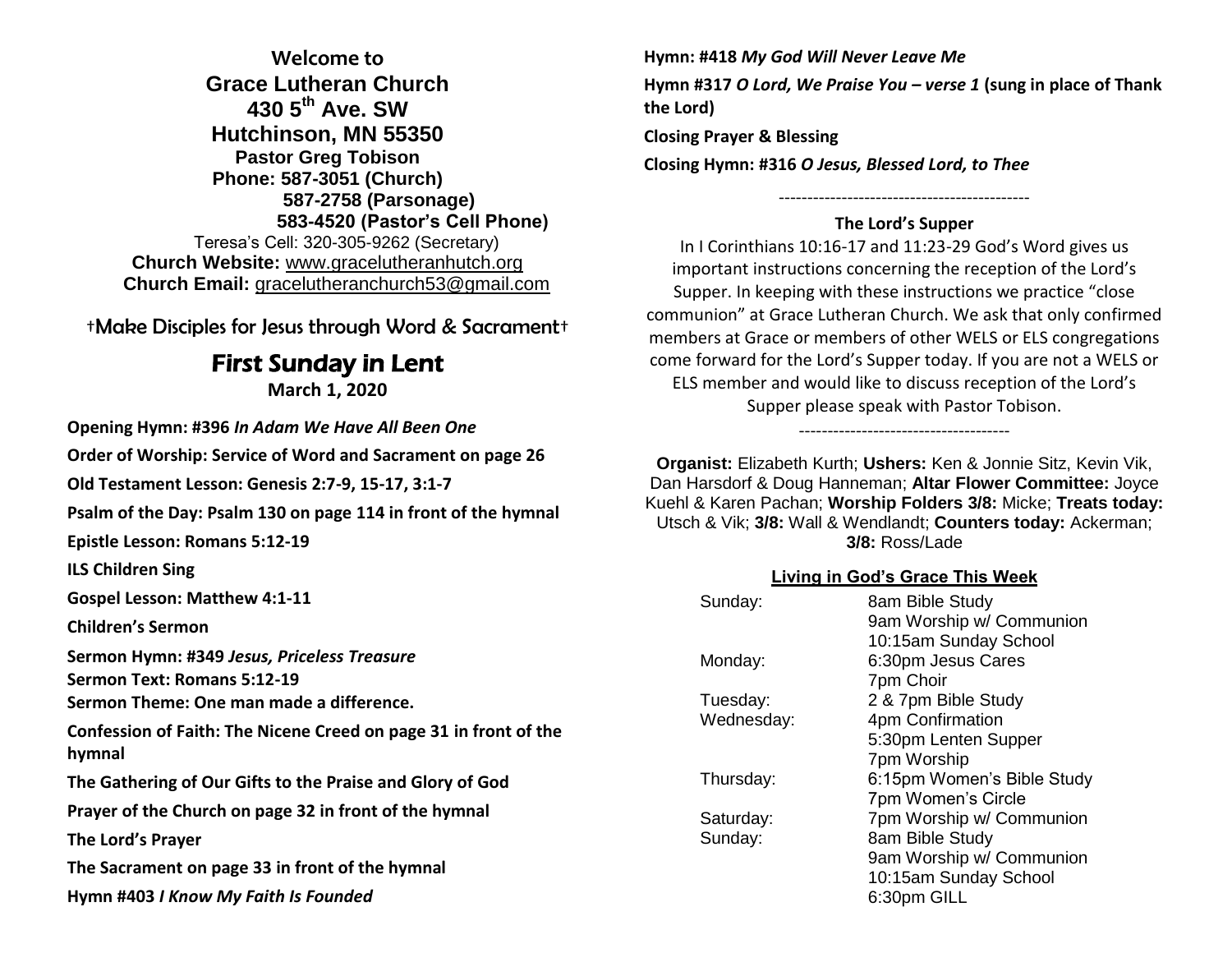#### **Last Week at Grace**

Total Worship Attendance (Sat/Sun/Wed): 30/82/78 Total Offerings (Sat/Sun): \$2,673 Needed: \$4,612

**March calendars** & **Forward In Christ** are available in the narthex.

We will have a door offering for **LIMA** today.

**Lenten Worship** will be held on Wednesday at 7pm. Pastor Panning will be preaching on *The Son of God Goes Forth to War: Skirmishes.* The Long Range Planning Committee will be **serving** beef/chicken hard/soft shell tacos at 5:30pm.

#### **Lenten Suppers will be served by:**

3/4 — Long Range Planning – tacos & wraps 3/11 — GILL – soups & sandwiches 3/18 — St. Peter's – sandwiches & salads 3/25 — Evangelism/Fellowship Committees – sloppy jo's 4/1 — Church Council – fish fry & game feed 4/9 — Choir – hotdishes

# **Save the Date:**

March 19 & 20: Movie night at Grace at 7pm — *Gospel of Mark* **\*\*Please note date change\*\***

April 11: Reality Easter – Performances every 30 minutes starting at 1pm. The last one will be at 3:30pm.

> April 17-25: TBD - Play at Bethany Lutheran College *Treasure Island*

May 22: Tour of St. John's College & a showing of the St. John's Bible — More info to come

August: St. Paul Saints game (possible date Aug. 30)

Immanuel Lutheran School: 320-587-4858 Brian Gephart, Principal: 269-932-5117 Ryan Bushman, President: 320-583-2801 Tim Utsch, Vice President: 320-232-3384